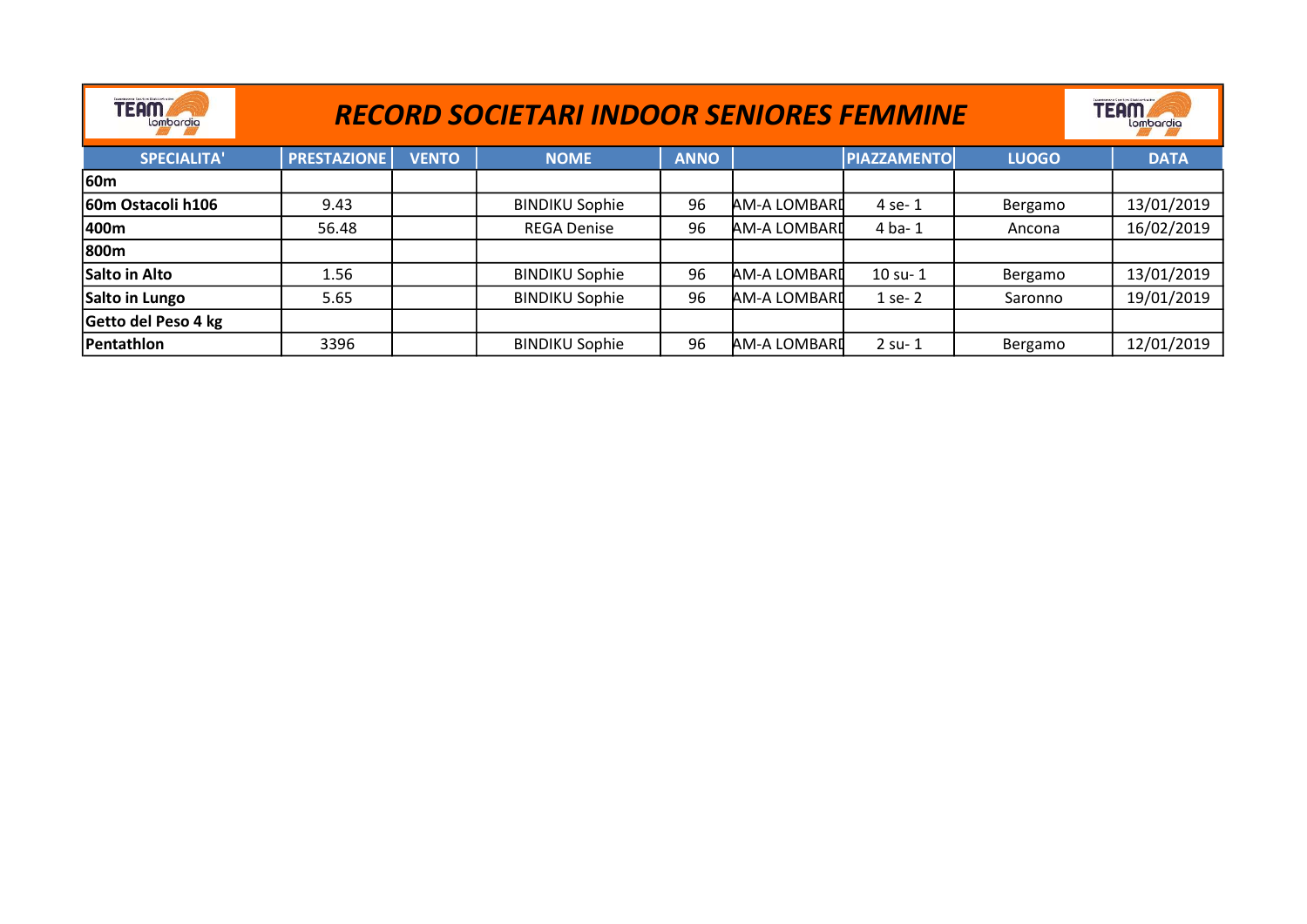|                                    | <b>GRADUATORIE ALL TIME INDOOR SENIORES FEMMINE</b> |             |            |                |                 |  |             |  |  |  |
|------------------------------------|-----------------------------------------------------|-------------|------------|----------------|-----------------|--|-------------|--|--|--|
|                                    |                                                     |             | <b>60m</b> |                |                 |  |             |  |  |  |
|                                    | <b>PRESTAZIONE VENTO</b>                            | <b>NOME</b> | ANNO       | <b>SQUADRA</b> | PIAZZAMENTLUOGO |  | <b>DATA</b> |  |  |  |
| $\boxed{1}$                        |                                                     |             |            |                |                 |  |             |  |  |  |
| $\overline{2}$                     |                                                     |             |            |                |                 |  |             |  |  |  |
| $\overline{\mathbf{3}}$            |                                                     |             |            |                |                 |  |             |  |  |  |
| $\overline{4}$                     |                                                     |             |            |                |                 |  |             |  |  |  |
|                                    |                                                     |             |            |                |                 |  |             |  |  |  |
| $6\overline{}$<br>$\overline{7}$   |                                                     |             |            |                |                 |  |             |  |  |  |
| $\overline{8}$                     |                                                     |             |            |                |                 |  |             |  |  |  |
| $\overline{9}$                     |                                                     |             |            |                |                 |  |             |  |  |  |
| $\overline{10}$                    |                                                     |             |            |                |                 |  |             |  |  |  |
| 11                                 |                                                     |             |            |                |                 |  |             |  |  |  |
| $\overline{12}$                    |                                                     |             |            |                |                 |  |             |  |  |  |
| 13                                 |                                                     |             |            |                |                 |  |             |  |  |  |
| 14                                 |                                                     |             |            |                |                 |  |             |  |  |  |
| $\overline{15}$                    |                                                     |             |            |                |                 |  |             |  |  |  |
| 16                                 |                                                     |             |            |                |                 |  |             |  |  |  |
| 17<br>18                           |                                                     |             |            |                |                 |  |             |  |  |  |
| $\overline{19}$                    |                                                     |             |            |                |                 |  |             |  |  |  |
| $\overline{20}$                    |                                                     |             |            |                |                 |  |             |  |  |  |
| $\overline{21}$                    |                                                     |             |            |                |                 |  |             |  |  |  |
| $\overline{22}$                    |                                                     |             |            |                |                 |  |             |  |  |  |
| $\overline{23}$                    |                                                     |             |            |                |                 |  |             |  |  |  |
| $\overline{24}$                    |                                                     |             |            |                |                 |  |             |  |  |  |
| 25                                 |                                                     |             |            |                |                 |  |             |  |  |  |
| $\overline{26}$                    |                                                     |             |            |                |                 |  |             |  |  |  |
| 27                                 |                                                     |             |            |                |                 |  |             |  |  |  |
| 28                                 |                                                     |             |            |                |                 |  |             |  |  |  |
| $\overline{29}$<br>$\overline{30}$ |                                                     |             |            |                |                 |  |             |  |  |  |
| 31                                 |                                                     |             |            |                |                 |  |             |  |  |  |
| $\overline{32}$                    |                                                     |             |            |                |                 |  |             |  |  |  |
| $\overline{33}$                    |                                                     |             |            |                |                 |  |             |  |  |  |
| 34                                 |                                                     |             |            |                |                 |  |             |  |  |  |
| $\overline{35}$                    |                                                     |             |            |                |                 |  |             |  |  |  |
| $\overline{36}$                    |                                                     |             |            |                |                 |  |             |  |  |  |
| $\overline{37}$                    |                                                     |             |            |                |                 |  |             |  |  |  |
| $\overline{38}$                    |                                                     |             |            |                |                 |  |             |  |  |  |
| 39                                 |                                                     |             |            |                |                 |  |             |  |  |  |
| 40 <sup>°</sup>                    |                                                     |             |            |                |                 |  |             |  |  |  |
| 41                                 |                                                     |             |            |                |                 |  |             |  |  |  |
| 42<br>43                           |                                                     |             |            |                |                 |  |             |  |  |  |
| 44                                 |                                                     |             |            |                |                 |  |             |  |  |  |
| 45                                 |                                                     |             |            |                |                 |  |             |  |  |  |
| 46                                 |                                                     |             |            |                |                 |  |             |  |  |  |
| $\overline{47}$                    |                                                     |             |            |                |                 |  |             |  |  |  |
| 48                                 |                                                     |             |            |                |                 |  |             |  |  |  |
| 49                                 |                                                     |             |            |                |                 |  |             |  |  |  |
| 50                                 |                                                     |             |            |                |                 |  |             |  |  |  |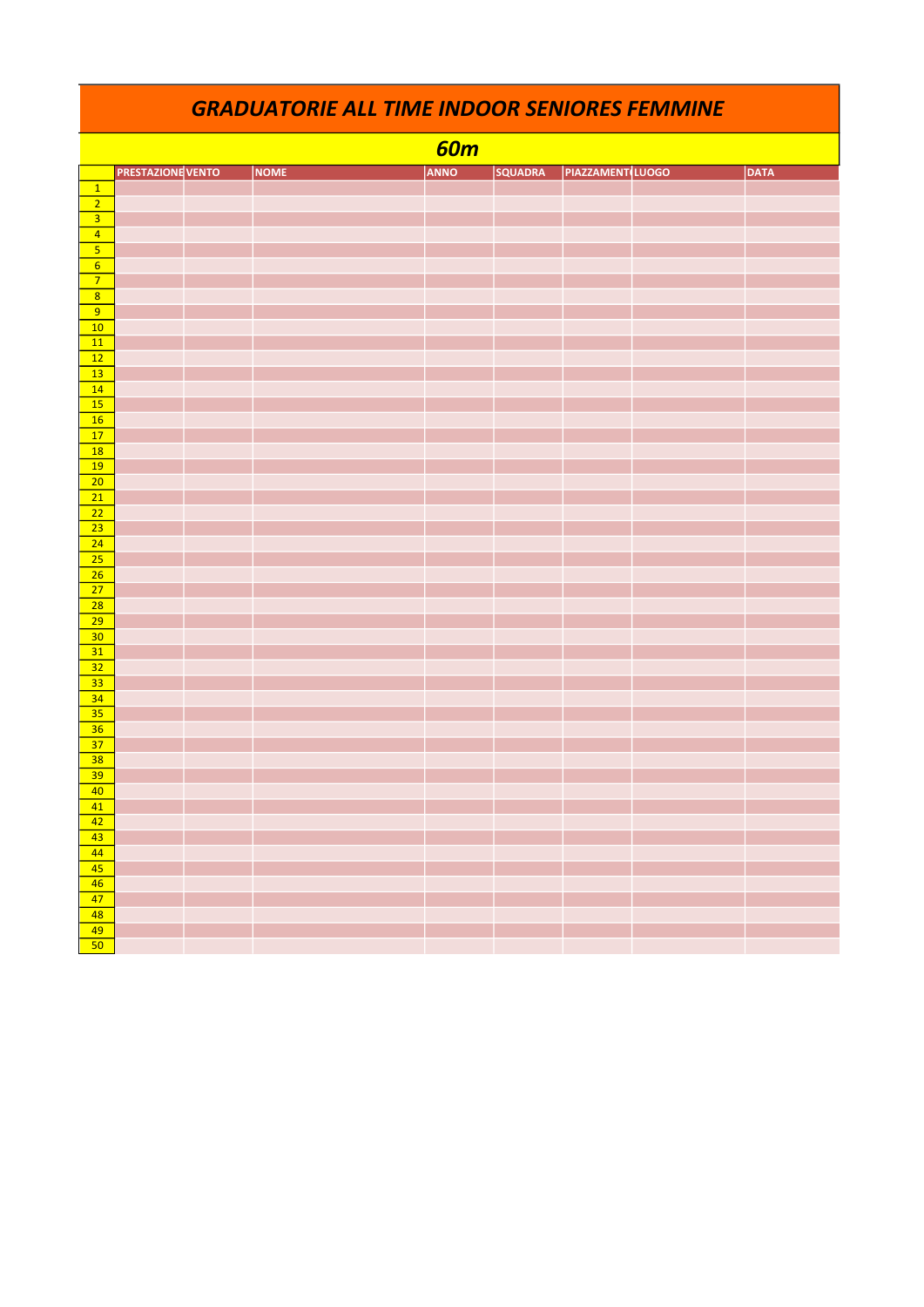|                         | <b>GRADUATORIE ALL TIME INDOOR SENIORES FEMMINE</b> |                       |                  |                         |             |            |  |  |  |
|-------------------------|-----------------------------------------------------|-----------------------|------------------|-------------------------|-------------|------------|--|--|--|
|                         |                                                     |                       | 60m Ostacoli h84 |                         |             |            |  |  |  |
|                         | <b>PRESTAZIONE NOME</b>                             |                       | <b>ANNO</b>      | <b>PIAZZAMENT LUOGO</b> | <b>DATA</b> |            |  |  |  |
| $\overline{1}$          | 9.43                                                | <b>BINDIKU Sophie</b> |                  | 96 4 se-1               | Bergamo     | 13/01/2019 |  |  |  |
| $\overline{2}$          |                                                     |                       |                  |                         |             |            |  |  |  |
| $\overline{\mathbf{3}}$ |                                                     |                       |                  |                         |             |            |  |  |  |
|                         |                                                     |                       |                  |                         |             |            |  |  |  |
| $\overline{4}$          |                                                     |                       |                  |                         |             |            |  |  |  |
| $\overline{\mathbf{5}}$ |                                                     |                       |                  |                         |             |            |  |  |  |
| $6\overline{6}$         |                                                     |                       |                  |                         |             |            |  |  |  |
| $\overline{7}$          |                                                     |                       |                  |                         |             |            |  |  |  |
| $\overline{8}$          |                                                     |                       |                  |                         |             |            |  |  |  |
| $\overline{9}$          |                                                     |                       |                  |                         |             |            |  |  |  |
| 10                      |                                                     |                       |                  |                         |             |            |  |  |  |
| 11                      |                                                     |                       |                  |                         |             |            |  |  |  |
| 12                      |                                                     |                       |                  |                         |             |            |  |  |  |
| 13                      |                                                     |                       |                  |                         |             |            |  |  |  |
| 14                      |                                                     |                       |                  |                         |             |            |  |  |  |
| 15                      |                                                     |                       |                  |                         |             |            |  |  |  |
| 16                      |                                                     |                       |                  |                         |             |            |  |  |  |
| 17                      |                                                     |                       |                  |                         |             |            |  |  |  |
| 18                      |                                                     |                       |                  |                         |             |            |  |  |  |
| 19                      |                                                     |                       |                  |                         |             |            |  |  |  |
| 20                      |                                                     |                       |                  |                         |             |            |  |  |  |
| 21                      |                                                     |                       |                  |                         |             |            |  |  |  |
| 22                      |                                                     |                       |                  |                         |             |            |  |  |  |
| 23                      |                                                     |                       |                  |                         |             |            |  |  |  |
| 24                      |                                                     |                       |                  |                         |             |            |  |  |  |
| 25                      |                                                     |                       |                  |                         |             |            |  |  |  |
| 26                      |                                                     |                       |                  |                         |             |            |  |  |  |
| 27                      |                                                     |                       |                  |                         |             |            |  |  |  |
| 28                      |                                                     |                       |                  |                         |             |            |  |  |  |
| 29                      |                                                     |                       |                  |                         |             |            |  |  |  |
|                         |                                                     |                       |                  |                         |             |            |  |  |  |
| 30                      |                                                     |                       |                  |                         |             |            |  |  |  |
| 31                      |                                                     |                       |                  |                         |             |            |  |  |  |
| 32                      |                                                     |                       |                  |                         |             |            |  |  |  |
| 33                      |                                                     |                       |                  |                         |             |            |  |  |  |
| 34                      |                                                     |                       |                  |                         |             |            |  |  |  |
| 35                      |                                                     |                       |                  |                         |             |            |  |  |  |
| 36                      |                                                     |                       |                  |                         |             |            |  |  |  |
| 37                      |                                                     |                       |                  |                         |             |            |  |  |  |
| 38                      |                                                     |                       |                  |                         |             |            |  |  |  |
| 39                      |                                                     |                       |                  |                         |             |            |  |  |  |
| 40                      |                                                     |                       |                  |                         |             |            |  |  |  |
| 41                      |                                                     |                       |                  |                         |             |            |  |  |  |
| 42                      |                                                     |                       |                  |                         |             |            |  |  |  |
| 43                      |                                                     |                       |                  |                         |             |            |  |  |  |
| 44                      |                                                     |                       |                  |                         |             |            |  |  |  |
| 45                      |                                                     |                       |                  |                         |             |            |  |  |  |
| 46                      |                                                     |                       |                  |                         |             |            |  |  |  |
| 47                      |                                                     |                       |                  |                         |             |            |  |  |  |
| 48                      |                                                     |                       |                  |                         |             |            |  |  |  |
| 49                      |                                                     |                       |                  |                         |             |            |  |  |  |
| 50                      |                                                     |                       |                  |                         |             |            |  |  |  |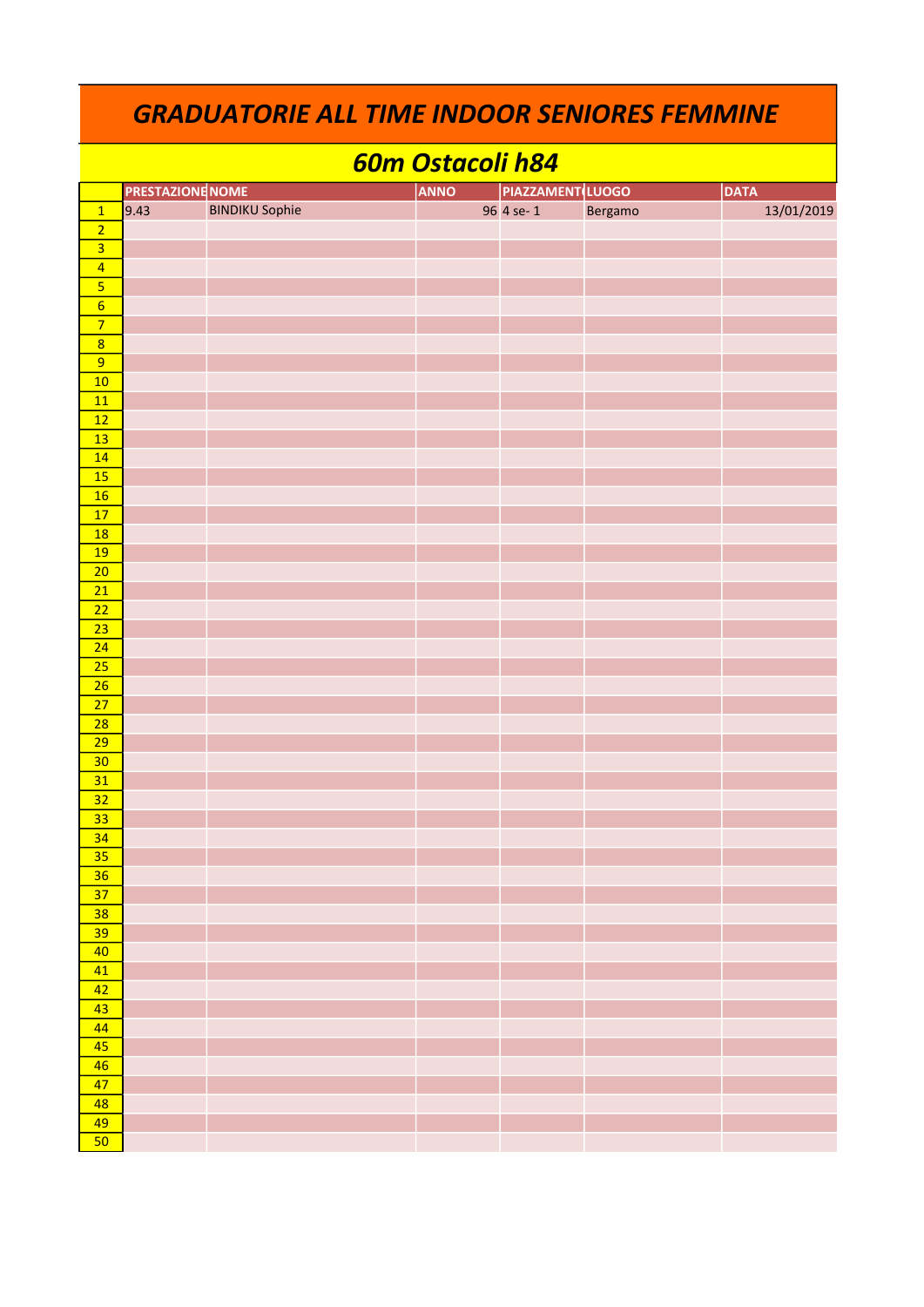|                         | <b>GRADUATORIE ALL TIME INDOOR SENIORES FEMMINE</b> |  |             |                        |  |             |  |  |  |  |
|-------------------------|-----------------------------------------------------|--|-------------|------------------------|--|-------------|--|--|--|--|
|                         |                                                     |  | <b>200m</b> |                        |  |             |  |  |  |  |
|                         | <b>PRESTAZIONE NOME</b>                             |  | <b>ANNO</b> | <b>PIAZZAMENTLUOGO</b> |  | <b>DATA</b> |  |  |  |  |
| $\overline{1}$          |                                                     |  |             |                        |  |             |  |  |  |  |
| $\overline{2}$          |                                                     |  |             |                        |  |             |  |  |  |  |
| $\overline{3}$          |                                                     |  |             |                        |  |             |  |  |  |  |
| $\overline{4}$          |                                                     |  |             |                        |  |             |  |  |  |  |
| $\overline{\mathbf{5}}$ |                                                     |  |             |                        |  |             |  |  |  |  |
| $6\overline{6}$         |                                                     |  |             |                        |  |             |  |  |  |  |
| $\overline{7}$          |                                                     |  |             |                        |  |             |  |  |  |  |
| $\boldsymbol{8}$        |                                                     |  |             |                        |  |             |  |  |  |  |
| 9                       |                                                     |  |             |                        |  |             |  |  |  |  |
| 10                      |                                                     |  |             |                        |  |             |  |  |  |  |
| 11                      |                                                     |  |             |                        |  |             |  |  |  |  |
| 12                      |                                                     |  |             |                        |  |             |  |  |  |  |
| 13                      |                                                     |  |             |                        |  |             |  |  |  |  |
| 14                      |                                                     |  |             |                        |  |             |  |  |  |  |
| 15                      |                                                     |  |             |                        |  |             |  |  |  |  |
| 16                      |                                                     |  |             |                        |  |             |  |  |  |  |
| 17                      |                                                     |  |             |                        |  |             |  |  |  |  |
| 18                      |                                                     |  |             |                        |  |             |  |  |  |  |
| 19                      |                                                     |  |             |                        |  |             |  |  |  |  |
| 20                      |                                                     |  |             |                        |  |             |  |  |  |  |
| 21                      |                                                     |  |             |                        |  |             |  |  |  |  |
| 22                      |                                                     |  |             |                        |  |             |  |  |  |  |
| 23                      |                                                     |  |             |                        |  |             |  |  |  |  |
| 24                      |                                                     |  |             |                        |  |             |  |  |  |  |
| 25                      |                                                     |  |             |                        |  |             |  |  |  |  |
| 26                      |                                                     |  |             |                        |  |             |  |  |  |  |
| 27                      |                                                     |  |             |                        |  |             |  |  |  |  |
| 28                      |                                                     |  |             |                        |  |             |  |  |  |  |
| 29                      |                                                     |  |             |                        |  |             |  |  |  |  |
| 30                      |                                                     |  |             |                        |  |             |  |  |  |  |
| 31                      |                                                     |  |             |                        |  |             |  |  |  |  |
| 32                      |                                                     |  |             |                        |  |             |  |  |  |  |
| 33                      |                                                     |  |             |                        |  |             |  |  |  |  |

| $-36$                                                                                           |  |  |  |
|-------------------------------------------------------------------------------------------------|--|--|--|
| $\sqrt{37}$                                                                                     |  |  |  |
| $\overline{38}$                                                                                 |  |  |  |
|                                                                                                 |  |  |  |
| $\begin{array}{ c } \hline 39 \\ \hline 40 \\ \hline \end{array}$                               |  |  |  |
| $\overline{41}$                                                                                 |  |  |  |
| $\begin{array}{r} \hline 42 \\ \hline 43 \\ \hline 44 \end{array}$                              |  |  |  |
|                                                                                                 |  |  |  |
|                                                                                                 |  |  |  |
|                                                                                                 |  |  |  |
| $\begin{array}{r} 45 \\ \hline 46 \\ \hline 47 \\ \hline 48 \\ \hline 49 \\ \hline \end{array}$ |  |  |  |
|                                                                                                 |  |  |  |
|                                                                                                 |  |  |  |
|                                                                                                 |  |  |  |
| 50                                                                                              |  |  |  |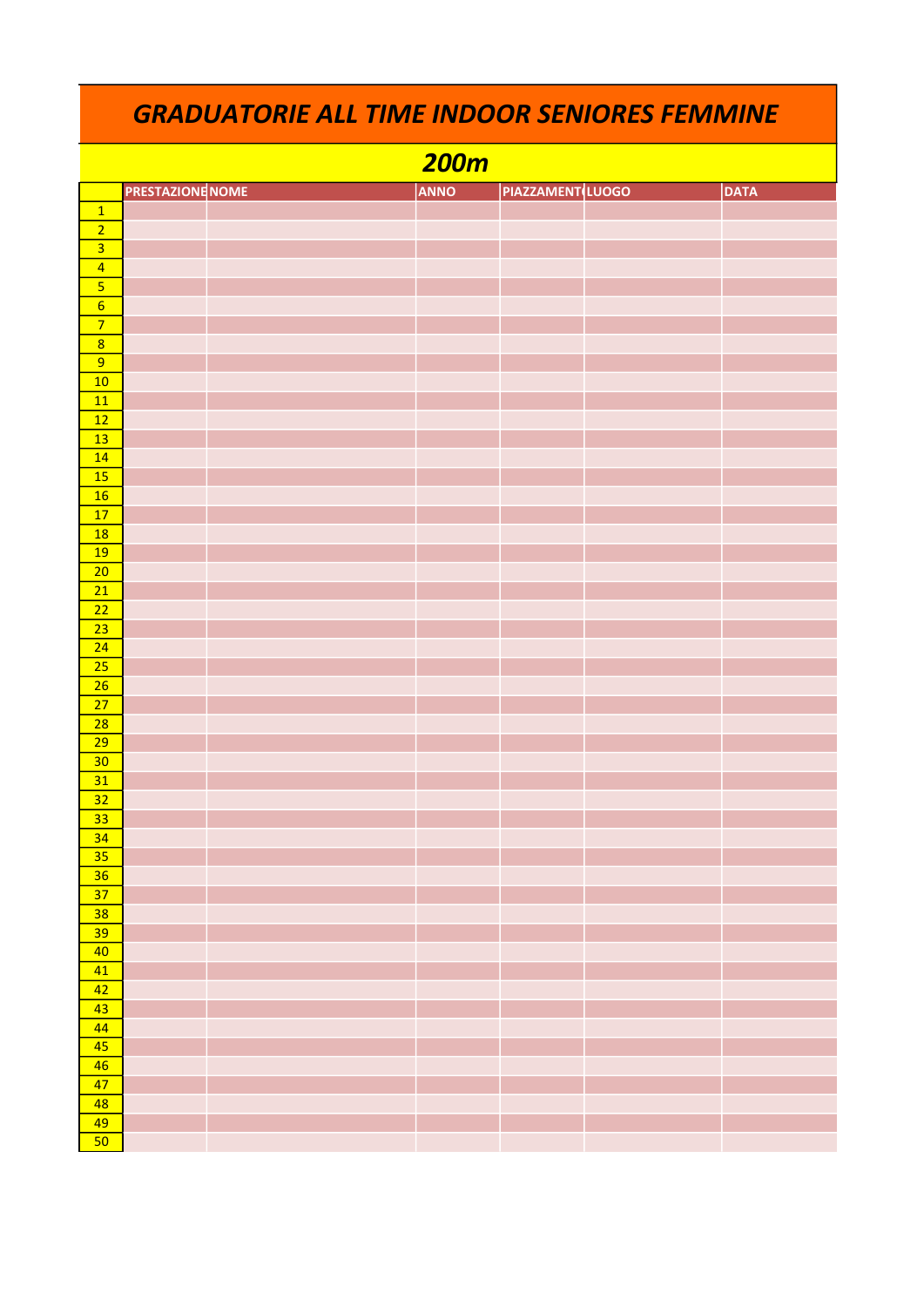|                         | 400m                    |                    |             |                         |        |             |  |  |  |  |
|-------------------------|-------------------------|--------------------|-------------|-------------------------|--------|-------------|--|--|--|--|
|                         | <b>PRESTAZIONE NOME</b> |                    | <b>ANNO</b> | <b>PIAZZAMENT</b> LUOGO |        | <b>DATA</b> |  |  |  |  |
| $\overline{1}$          | 56.48                   | <b>REGA Denise</b> |             | 96 4 ba-1               | Ancona | 16/02/2019  |  |  |  |  |
| $\overline{2}$          |                         |                    |             |                         |        |             |  |  |  |  |
|                         |                         |                    |             |                         |        |             |  |  |  |  |
| $\overline{4}$          |                         |                    |             |                         |        |             |  |  |  |  |
| $\overline{\mathbf{5}}$ |                         |                    |             |                         |        |             |  |  |  |  |
| $\overline{6}$          |                         |                    |             |                         |        |             |  |  |  |  |
| $\overline{7}$          |                         |                    |             |                         |        |             |  |  |  |  |
| $\overline{8}$          |                         |                    |             |                         |        |             |  |  |  |  |
| $\overline{9}$          |                         |                    |             |                         |        |             |  |  |  |  |
| 10                      |                         |                    |             |                         |        |             |  |  |  |  |
| 11                      |                         |                    |             |                         |        |             |  |  |  |  |
| $\overline{12}$         |                         |                    |             |                         |        |             |  |  |  |  |
| 13                      |                         |                    |             |                         |        |             |  |  |  |  |
| 14                      |                         |                    |             |                         |        |             |  |  |  |  |
| 15                      |                         |                    |             |                         |        |             |  |  |  |  |
| 16                      |                         |                    |             |                         |        |             |  |  |  |  |
| 17                      |                         |                    |             |                         |        |             |  |  |  |  |
| <b>18</b>               |                         |                    |             |                         |        |             |  |  |  |  |
| <b>19</b>               |                         |                    |             |                         |        |             |  |  |  |  |
| $\overline{20}$         |                         |                    |             |                         |        |             |  |  |  |  |
| $\overline{21}$         |                         |                    |             |                         |        |             |  |  |  |  |
| $\overline{22}$         |                         |                    |             |                         |        |             |  |  |  |  |
| $\overline{23}$         |                         |                    |             |                         |        |             |  |  |  |  |
| $\overline{24}$         |                         |                    |             |                         |        |             |  |  |  |  |
| $\overline{25}$         |                         |                    |             |                         |        |             |  |  |  |  |
| $\overline{26}$         |                         |                    |             |                         |        |             |  |  |  |  |
| 27                      |                         |                    |             |                         |        |             |  |  |  |  |
| 28                      |                         |                    |             |                         |        |             |  |  |  |  |
| $\overline{29}$         |                         |                    |             |                         |        |             |  |  |  |  |
| 30                      |                         |                    |             |                         |        |             |  |  |  |  |
| 31                      |                         |                    |             |                         |        |             |  |  |  |  |
| $\overline{32}$         |                         |                    |             |                         |        |             |  |  |  |  |
| $\overline{33}$         |                         |                    |             |                         |        |             |  |  |  |  |
| $\overline{34}$         |                         |                    |             |                         |        |             |  |  |  |  |
| 35                      |                         |                    |             |                         |        |             |  |  |  |  |
| 36                      |                         |                    |             |                         |        |             |  |  |  |  |
| $\overline{37}$         |                         |                    |             |                         |        |             |  |  |  |  |
| 38                      |                         |                    |             |                         |        |             |  |  |  |  |
| 39                      |                         |                    |             |                         |        |             |  |  |  |  |
| 40                      |                         |                    |             |                         |        |             |  |  |  |  |
|                         |                         |                    |             |                         |        |             |  |  |  |  |
| 41                      |                         |                    |             |                         |        |             |  |  |  |  |
| 42                      |                         |                    |             |                         |        |             |  |  |  |  |
| 43                      |                         |                    |             |                         |        |             |  |  |  |  |
| 44                      |                         |                    |             |                         |        |             |  |  |  |  |
| 45                      |                         |                    |             |                         |        |             |  |  |  |  |
| 46                      |                         |                    |             |                         |        |             |  |  |  |  |
| 47                      |                         |                    |             |                         |        |             |  |  |  |  |
| 48                      |                         |                    |             |                         |        |             |  |  |  |  |
| 49                      |                         |                    |             |                         |        |             |  |  |  |  |
| 50                      |                         |                    |             |                         |        |             |  |  |  |  |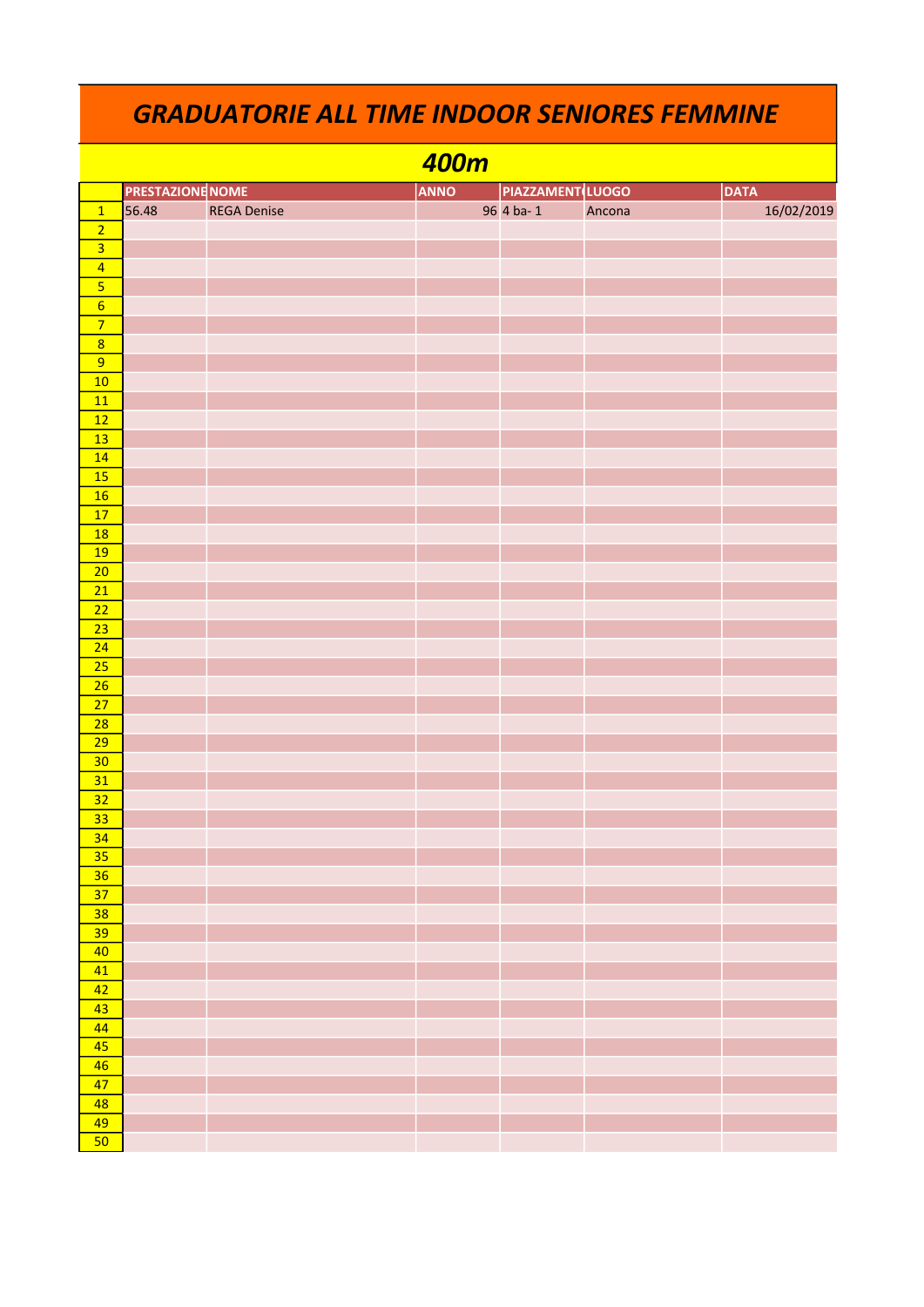|                           | <b>GRADUATORIE ALL TIME INDOOR SENIORES FEMMINE</b> |  |  |                 |                         |  |             |  |  |  |
|---------------------------|-----------------------------------------------------|--|--|-----------------|-------------------------|--|-------------|--|--|--|
|                           |                                                     |  |  | Staffetta 4x200 |                         |  |             |  |  |  |
|                           | <b>PRESTAZIONE NOME</b>                             |  |  | <b>ANNO</b>     | <b>PIAZZAMENT LUOGO</b> |  | <b>DATA</b> |  |  |  |
| $\overline{1}$            |                                                     |  |  |                 |                         |  |             |  |  |  |
| $\overline{2}$            |                                                     |  |  |                 |                         |  |             |  |  |  |
| $\overline{\overline{3}}$ |                                                     |  |  |                 |                         |  |             |  |  |  |
| $\overline{4}$            |                                                     |  |  |                 |                         |  |             |  |  |  |
|                           |                                                     |  |  |                 |                         |  |             |  |  |  |
| $\overline{6}$            |                                                     |  |  |                 |                         |  |             |  |  |  |
| $\overline{7}$            |                                                     |  |  |                 |                         |  |             |  |  |  |
| $\overline{8}$            |                                                     |  |  |                 |                         |  |             |  |  |  |
| 9                         |                                                     |  |  |                 |                         |  |             |  |  |  |
| 10                        |                                                     |  |  |                 |                         |  |             |  |  |  |
| 11                        |                                                     |  |  |                 |                         |  |             |  |  |  |
| 12                        |                                                     |  |  |                 |                         |  |             |  |  |  |
| 13                        |                                                     |  |  |                 |                         |  |             |  |  |  |
| 14<br>15                  |                                                     |  |  |                 |                         |  |             |  |  |  |
| 16                        |                                                     |  |  |                 |                         |  |             |  |  |  |
| 17                        |                                                     |  |  |                 |                         |  |             |  |  |  |
| 18                        |                                                     |  |  |                 |                         |  |             |  |  |  |
| 19                        |                                                     |  |  |                 |                         |  |             |  |  |  |
| 20                        |                                                     |  |  |                 |                         |  |             |  |  |  |
| 21                        |                                                     |  |  |                 |                         |  |             |  |  |  |
| 22                        |                                                     |  |  |                 |                         |  |             |  |  |  |
| 23                        |                                                     |  |  |                 |                         |  |             |  |  |  |
| 24                        |                                                     |  |  |                 |                         |  |             |  |  |  |
| 25                        |                                                     |  |  |                 |                         |  |             |  |  |  |
| 26                        |                                                     |  |  |                 |                         |  |             |  |  |  |
| 27                        |                                                     |  |  |                 |                         |  |             |  |  |  |
| 28                        |                                                     |  |  |                 |                         |  |             |  |  |  |
| 29                        |                                                     |  |  |                 |                         |  |             |  |  |  |
| 30<br>31                  |                                                     |  |  |                 |                         |  |             |  |  |  |
| 32                        |                                                     |  |  |                 |                         |  |             |  |  |  |
| 33                        |                                                     |  |  |                 |                         |  |             |  |  |  |
| 34                        |                                                     |  |  |                 |                         |  |             |  |  |  |
| 35                        |                                                     |  |  |                 |                         |  |             |  |  |  |
| 36                        |                                                     |  |  |                 |                         |  |             |  |  |  |
| 37                        |                                                     |  |  |                 |                         |  |             |  |  |  |
| 38                        |                                                     |  |  |                 |                         |  |             |  |  |  |
| 39                        |                                                     |  |  |                 |                         |  |             |  |  |  |
| 40                        |                                                     |  |  |                 |                         |  |             |  |  |  |
| 41                        |                                                     |  |  |                 |                         |  |             |  |  |  |
| 42                        |                                                     |  |  |                 |                         |  |             |  |  |  |
| 43                        |                                                     |  |  |                 |                         |  |             |  |  |  |
| 44                        |                                                     |  |  |                 |                         |  |             |  |  |  |
| 45                        |                                                     |  |  |                 |                         |  |             |  |  |  |
| 46<br>47                  |                                                     |  |  |                 |                         |  |             |  |  |  |
| 48                        |                                                     |  |  |                 |                         |  |             |  |  |  |
| 49                        |                                                     |  |  |                 |                         |  |             |  |  |  |
| 50                        |                                                     |  |  |                 |                         |  |             |  |  |  |
|                           |                                                     |  |  |                 |                         |  |             |  |  |  |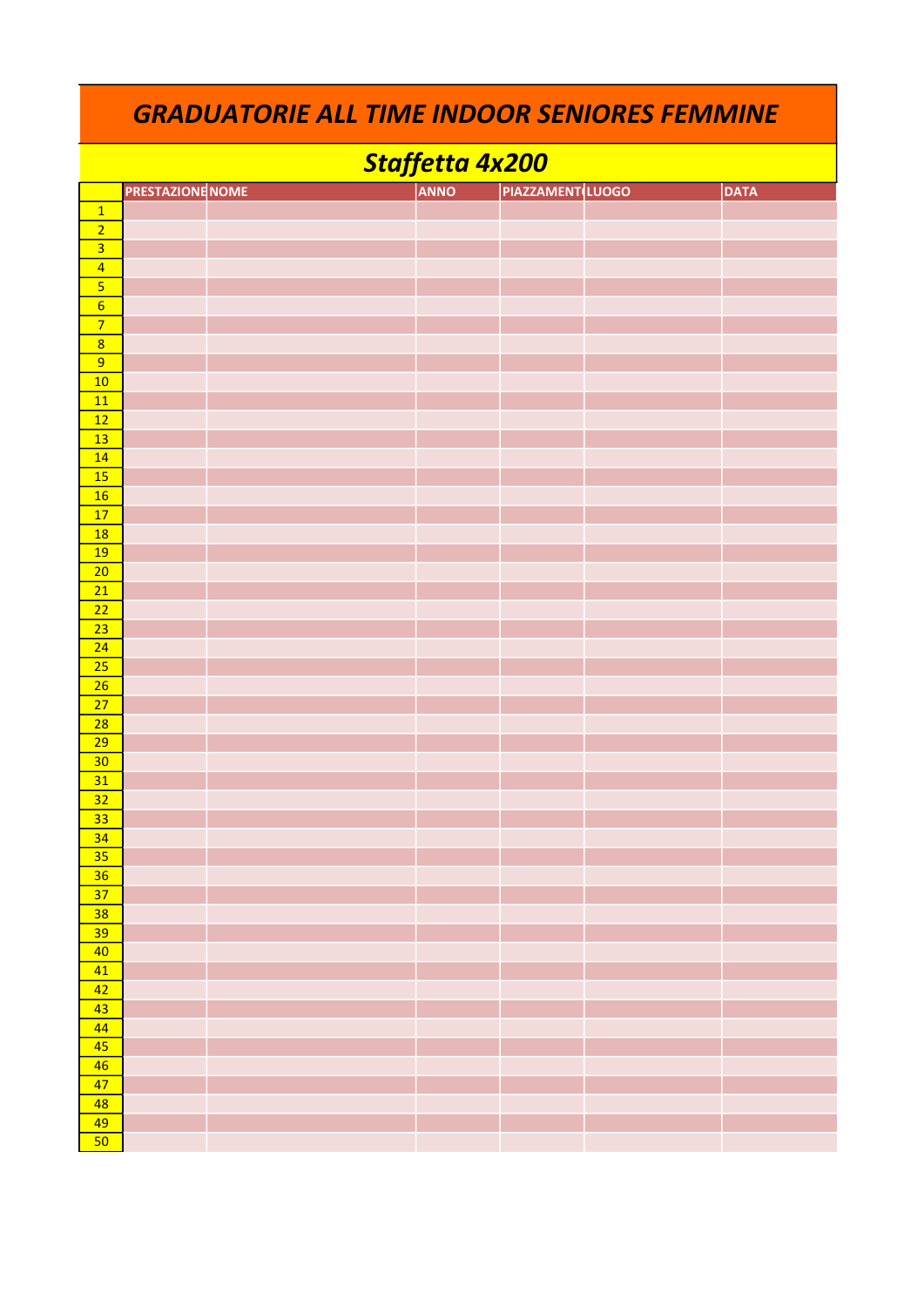|                 | <b>800m</b>             |  |             |                         |  |             |  |  |  |  |  |
|-----------------|-------------------------|--|-------------|-------------------------|--|-------------|--|--|--|--|--|
|                 | <b>PRESTAZIONE NOME</b> |  | <b>ANNO</b> | <b>PIAZZAMENT</b> LUOGO |  | <b>DATA</b> |  |  |  |  |  |
|                 |                         |  |             |                         |  |             |  |  |  |  |  |
| $\frac{1}{2}$   |                         |  |             |                         |  |             |  |  |  |  |  |
|                 |                         |  |             |                         |  |             |  |  |  |  |  |
| $\frac{4}{5}$   |                         |  |             |                         |  |             |  |  |  |  |  |
|                 |                         |  |             |                         |  |             |  |  |  |  |  |
| $\overline{6}$  |                         |  |             |                         |  |             |  |  |  |  |  |
| $\overline{7}$  |                         |  |             |                         |  |             |  |  |  |  |  |
| $\overline{8}$  |                         |  |             |                         |  |             |  |  |  |  |  |
| $\overline{9}$  |                         |  |             |                         |  |             |  |  |  |  |  |
| 10              |                         |  |             |                         |  |             |  |  |  |  |  |
| 11              |                         |  |             |                         |  |             |  |  |  |  |  |
| $\overline{12}$ |                         |  |             |                         |  |             |  |  |  |  |  |
| 13              |                         |  |             |                         |  |             |  |  |  |  |  |
| 14              |                         |  |             |                         |  |             |  |  |  |  |  |
| $\overline{15}$ |                         |  |             |                         |  |             |  |  |  |  |  |
| 16              |                         |  |             |                         |  |             |  |  |  |  |  |
| $\overline{17}$ |                         |  |             |                         |  |             |  |  |  |  |  |
| 18              |                         |  |             |                         |  |             |  |  |  |  |  |
| <b>19</b>       |                         |  |             |                         |  |             |  |  |  |  |  |
| $\overline{20}$ |                         |  |             |                         |  |             |  |  |  |  |  |
| $\overline{21}$ |                         |  |             |                         |  |             |  |  |  |  |  |
| $\overline{22}$ |                         |  |             |                         |  |             |  |  |  |  |  |
| $\overline{23}$ |                         |  |             |                         |  |             |  |  |  |  |  |
| $\overline{24}$ |                         |  |             |                         |  |             |  |  |  |  |  |
| 25              |                         |  |             |                         |  |             |  |  |  |  |  |
| $\overline{26}$ |                         |  |             |                         |  |             |  |  |  |  |  |
| $\overline{27}$ |                         |  |             |                         |  |             |  |  |  |  |  |
| $\overline{28}$ |                         |  |             |                         |  |             |  |  |  |  |  |
| $\overline{29}$ |                         |  |             |                         |  |             |  |  |  |  |  |
| 30              |                         |  |             |                         |  |             |  |  |  |  |  |
| 31              |                         |  |             |                         |  |             |  |  |  |  |  |
| 32              |                         |  |             |                         |  |             |  |  |  |  |  |
| $\overline{33}$ |                         |  |             |                         |  |             |  |  |  |  |  |
| $\overline{34}$ |                         |  |             |                         |  |             |  |  |  |  |  |
| $\overline{35}$ |                         |  |             |                         |  |             |  |  |  |  |  |
| 36              |                         |  |             |                         |  |             |  |  |  |  |  |
| $\overline{37}$ |                         |  |             |                         |  |             |  |  |  |  |  |
| 38              |                         |  |             |                         |  |             |  |  |  |  |  |
| 39<br>40        |                         |  |             |                         |  |             |  |  |  |  |  |
|                 |                         |  |             |                         |  |             |  |  |  |  |  |
| 41              |                         |  |             |                         |  |             |  |  |  |  |  |
| 42<br>43        |                         |  |             |                         |  |             |  |  |  |  |  |
| 44              |                         |  |             |                         |  |             |  |  |  |  |  |
| 45              |                         |  |             |                         |  |             |  |  |  |  |  |
| $\overline{46}$ |                         |  |             |                         |  |             |  |  |  |  |  |
| 47              |                         |  |             |                         |  |             |  |  |  |  |  |
| 48              |                         |  |             |                         |  |             |  |  |  |  |  |
| 49              |                         |  |             |                         |  |             |  |  |  |  |  |
| $\overline{50}$ |                         |  |             |                         |  |             |  |  |  |  |  |
|                 |                         |  |             |                         |  |             |  |  |  |  |  |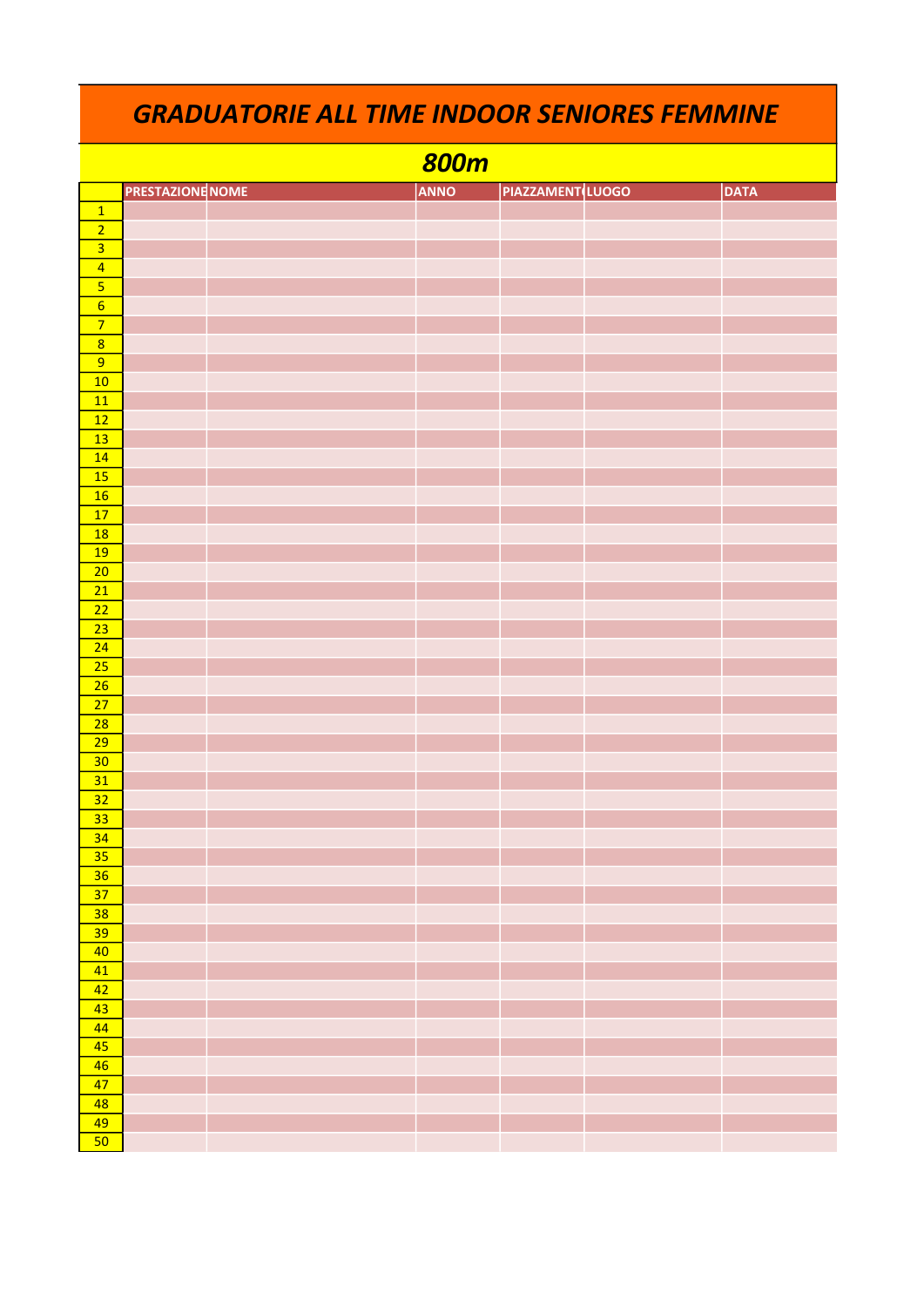|                         |                         | 1000m       |                        |             |
|-------------------------|-------------------------|-------------|------------------------|-------------|
|                         | <b>PRESTAZIONE NOME</b> | <b>ANNO</b> | <b>PIAZZAMENTLUOGO</b> | <b>DATA</b> |
| $\overline{1}$          |                         |             |                        |             |
| $\overline{2}$          |                         |             |                        |             |
| $\overline{\mathbf{3}}$ |                         |             |                        |             |
| $\overline{4}$          |                         |             |                        |             |
| $\overline{\mathbf{5}}$ |                         |             |                        |             |
| $6\overline{6}$         |                         |             |                        |             |
| $\overline{7}$          |                         |             |                        |             |
| $\overline{8}$<br>9     |                         |             |                        |             |
| 10                      |                         |             |                        |             |
| 11                      |                         |             |                        |             |
| 12                      |                         |             |                        |             |
| 13                      |                         |             |                        |             |
| 14                      |                         |             |                        |             |
| 15                      |                         |             |                        |             |
| 16                      |                         |             |                        |             |
| 17                      |                         |             |                        |             |
| <b>18</b>               |                         |             |                        |             |
| 19                      |                         |             |                        |             |
| 20                      |                         |             |                        |             |
| 21<br>22                |                         |             |                        |             |
| 23                      |                         |             |                        |             |
| 24                      |                         |             |                        |             |
| 25                      |                         |             |                        |             |
| 26                      |                         |             |                        |             |
| 27                      |                         |             |                        |             |
| 28                      |                         |             |                        |             |
| 29                      |                         |             |                        |             |
| 30                      |                         |             |                        |             |
| 31                      |                         |             |                        |             |
| 32                      |                         |             |                        |             |
| 33                      |                         |             |                        |             |
| 34                      |                         |             |                        |             |
| 35                      |                         |             |                        |             |
| 36<br>37                |                         |             |                        |             |
| 38                      |                         |             |                        |             |
| 39                      |                         |             |                        |             |
| 40                      |                         |             |                        |             |
| 41                      |                         |             |                        |             |
| 42                      |                         |             |                        |             |
| 43                      |                         |             |                        |             |
| 44                      |                         |             |                        |             |
| 45                      |                         |             |                        |             |
| 46                      |                         |             |                        |             |
| 47                      |                         |             |                        |             |
| 48                      |                         |             |                        |             |
| 49                      |                         |             |                        |             |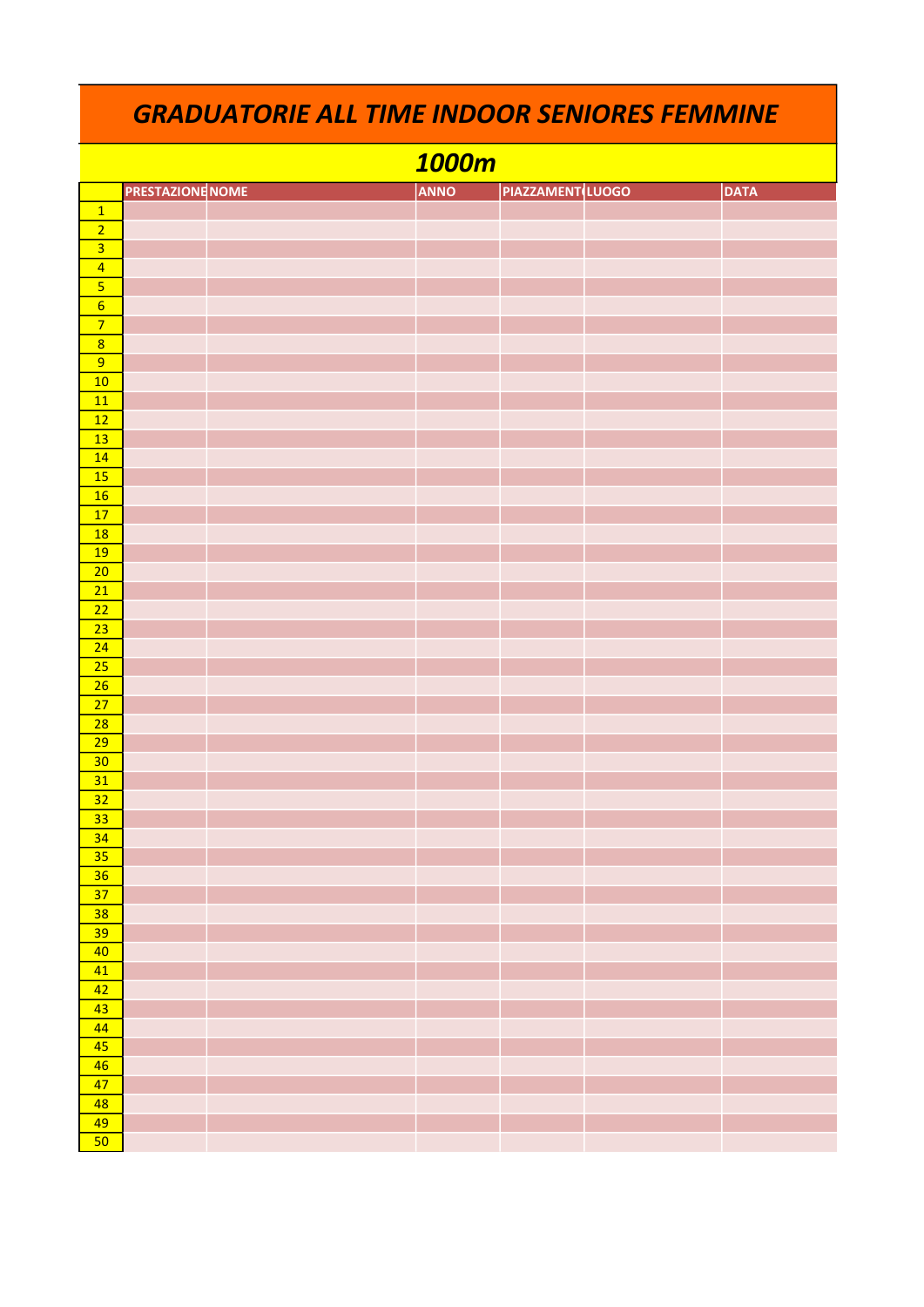|                         | <b>GRADUATORIE ALL TIME INDOOR SENIORES FEMMINE</b> |                       |                      |                        |         |             |  |  |  |
|-------------------------|-----------------------------------------------------|-----------------------|----------------------|------------------------|---------|-------------|--|--|--|
|                         |                                                     |                       | <b>Salto in Alto</b> |                        |         |             |  |  |  |
|                         | <b>PRESTAZIONE</b> NOME                             |                       | <b>ANNO</b>          | <b>PIAZZAMENTLUOGO</b> |         | <b>DATA</b> |  |  |  |
| $\overline{1}$          | 1.56                                                | <b>BINDIKU Sophie</b> |                      | 96 10 su-1             | Bergamo | 13/01/2019  |  |  |  |
| $\overline{2}$          |                                                     |                       |                      |                        |         |             |  |  |  |
| $\overline{3}$          |                                                     |                       |                      |                        |         |             |  |  |  |
| $\overline{4}$          |                                                     |                       |                      |                        |         |             |  |  |  |
| $\overline{\mathbf{5}}$ |                                                     |                       |                      |                        |         |             |  |  |  |
| $6\overline{6}$         |                                                     |                       |                      |                        |         |             |  |  |  |
| $\overline{7}$          |                                                     |                       |                      |                        |         |             |  |  |  |
| $\overline{8}$          |                                                     |                       |                      |                        |         |             |  |  |  |
| 9                       |                                                     |                       |                      |                        |         |             |  |  |  |
| 10                      |                                                     |                       |                      |                        |         |             |  |  |  |
| 11                      |                                                     |                       |                      |                        |         |             |  |  |  |
| 12                      |                                                     |                       |                      |                        |         |             |  |  |  |
| 13                      |                                                     |                       |                      |                        |         |             |  |  |  |
| 14                      |                                                     |                       |                      |                        |         |             |  |  |  |
| 15                      |                                                     |                       |                      |                        |         |             |  |  |  |
| 16                      |                                                     |                       |                      |                        |         |             |  |  |  |
| 17                      |                                                     |                       |                      |                        |         |             |  |  |  |
| <b>18</b>               |                                                     |                       |                      |                        |         |             |  |  |  |
| 19                      |                                                     |                       |                      |                        |         |             |  |  |  |
|                         |                                                     |                       |                      |                        |         |             |  |  |  |
| 20<br>21                |                                                     |                       |                      |                        |         |             |  |  |  |
|                         |                                                     |                       |                      |                        |         |             |  |  |  |
| 22                      |                                                     |                       |                      |                        |         |             |  |  |  |
| 23                      |                                                     |                       |                      |                        |         |             |  |  |  |
| 24                      |                                                     |                       |                      |                        |         |             |  |  |  |
| 25                      |                                                     |                       |                      |                        |         |             |  |  |  |
| 26                      |                                                     |                       |                      |                        |         |             |  |  |  |
| 27                      |                                                     |                       |                      |                        |         |             |  |  |  |
| 28                      |                                                     |                       |                      |                        |         |             |  |  |  |
| 29                      |                                                     |                       |                      |                        |         |             |  |  |  |
| 30                      |                                                     |                       |                      |                        |         |             |  |  |  |
| 31                      |                                                     |                       |                      |                        |         |             |  |  |  |
| 32                      |                                                     |                       |                      |                        |         |             |  |  |  |
| 33                      |                                                     |                       |                      |                        |         |             |  |  |  |
| 34                      |                                                     |                       |                      |                        |         |             |  |  |  |
| 35                      |                                                     |                       |                      |                        |         |             |  |  |  |
| 36                      |                                                     |                       |                      |                        |         |             |  |  |  |
| 37                      |                                                     |                       |                      |                        |         |             |  |  |  |
| 38                      |                                                     |                       |                      |                        |         |             |  |  |  |
| 39                      |                                                     |                       |                      |                        |         |             |  |  |  |
| 40                      |                                                     |                       |                      |                        |         |             |  |  |  |
| 41                      |                                                     |                       |                      |                        |         |             |  |  |  |
| 42                      |                                                     |                       |                      |                        |         |             |  |  |  |
| 43                      |                                                     |                       |                      |                        |         |             |  |  |  |
| 44                      |                                                     |                       |                      |                        |         |             |  |  |  |
| 45                      |                                                     |                       |                      |                        |         |             |  |  |  |
| 46                      |                                                     |                       |                      |                        |         |             |  |  |  |
| 47                      |                                                     |                       |                      |                        |         |             |  |  |  |
| 48                      |                                                     |                       |                      |                        |         |             |  |  |  |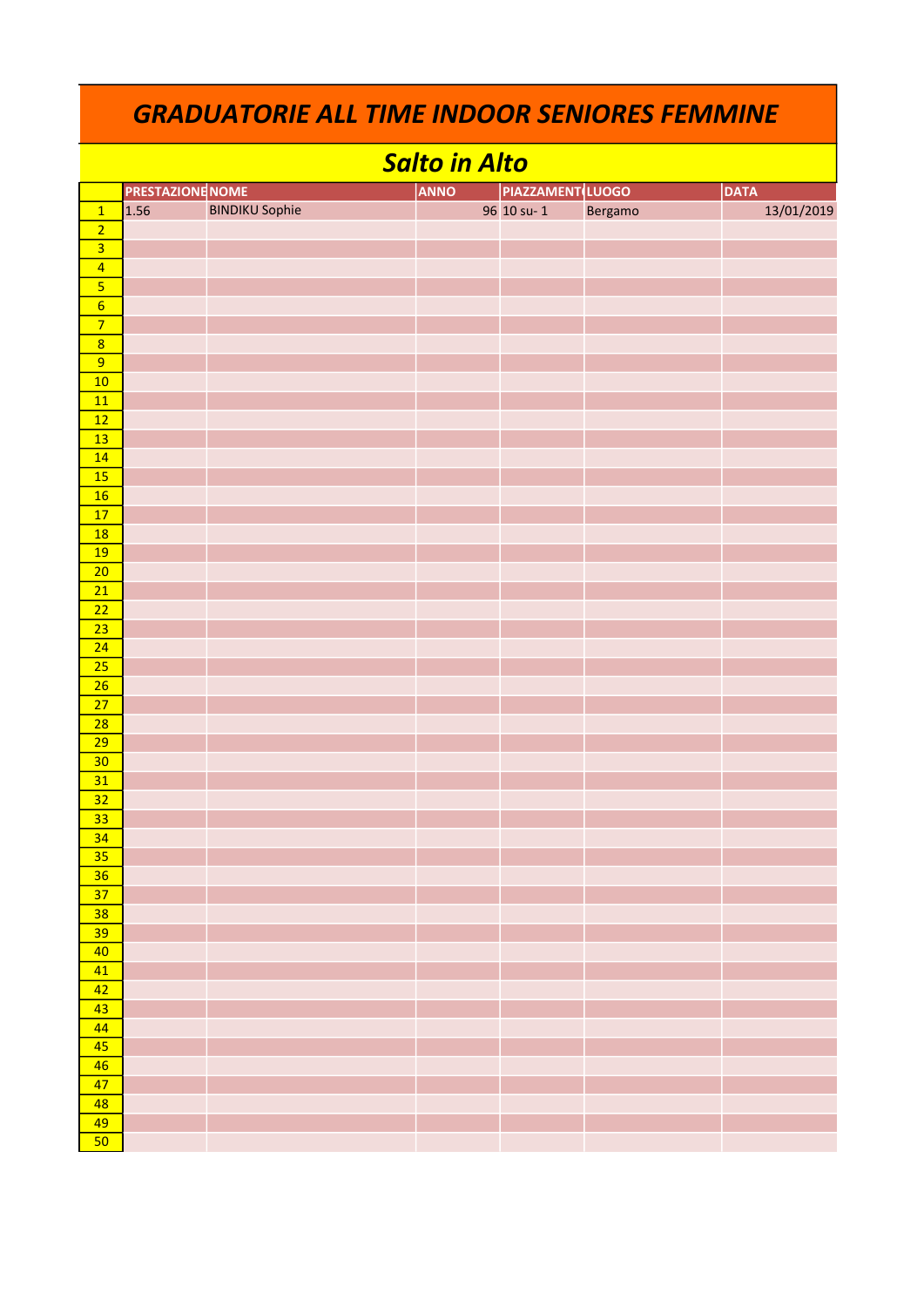| <b>GRADUATORIE ALL TIME INDOOR SENIORES FEMMINE</b> |                         |  |  |                         |                         |  |             |  |  |
|-----------------------------------------------------|-------------------------|--|--|-------------------------|-------------------------|--|-------------|--|--|
|                                                     |                         |  |  | <b>Salto con l'Asta</b> |                         |  |             |  |  |
|                                                     | <b>PRESTAZIONE NOME</b> |  |  | <b>ANNO</b>             | <b>PIAZZAMENT LUOGO</b> |  | <b>DATA</b> |  |  |
| $\mathbf{1}$                                        |                         |  |  |                         |                         |  |             |  |  |
| $\overline{2}$                                      |                         |  |  |                         |                         |  |             |  |  |
| $\overline{\overline{\mathbf{3}}}$                  |                         |  |  |                         |                         |  |             |  |  |
| $\overline{4}$                                      |                         |  |  |                         |                         |  |             |  |  |
|                                                     |                         |  |  |                         |                         |  |             |  |  |
| $\overline{6}$                                      |                         |  |  |                         |                         |  |             |  |  |
| $\overline{7}$                                      |                         |  |  |                         |                         |  |             |  |  |
| $\overline{8}$                                      |                         |  |  |                         |                         |  |             |  |  |
| $\overline{9}$                                      |                         |  |  |                         |                         |  |             |  |  |
| 10                                                  |                         |  |  |                         |                         |  |             |  |  |
| 11                                                  |                         |  |  |                         |                         |  |             |  |  |
| 12                                                  |                         |  |  |                         |                         |  |             |  |  |
| 13                                                  |                         |  |  |                         |                         |  |             |  |  |
| 14                                                  |                         |  |  |                         |                         |  |             |  |  |
| 15                                                  |                         |  |  |                         |                         |  |             |  |  |
| <b>16</b><br>17                                     |                         |  |  |                         |                         |  |             |  |  |
| <b>18</b>                                           |                         |  |  |                         |                         |  |             |  |  |
| <b>19</b>                                           |                         |  |  |                         |                         |  |             |  |  |
| 20                                                  |                         |  |  |                         |                         |  |             |  |  |
| 21                                                  |                         |  |  |                         |                         |  |             |  |  |
| 22                                                  |                         |  |  |                         |                         |  |             |  |  |
| 23                                                  |                         |  |  |                         |                         |  |             |  |  |
| 24                                                  |                         |  |  |                         |                         |  |             |  |  |
| 25                                                  |                         |  |  |                         |                         |  |             |  |  |
| 26                                                  |                         |  |  |                         |                         |  |             |  |  |
| 27                                                  |                         |  |  |                         |                         |  |             |  |  |
| 28                                                  |                         |  |  |                         |                         |  |             |  |  |
| 29                                                  |                         |  |  |                         |                         |  |             |  |  |
| 30                                                  |                         |  |  |                         |                         |  |             |  |  |
| 31                                                  |                         |  |  |                         |                         |  |             |  |  |
| 32                                                  |                         |  |  |                         |                         |  |             |  |  |
| 33                                                  |                         |  |  |                         |                         |  |             |  |  |
| $\overline{34}$                                     |                         |  |  |                         |                         |  |             |  |  |
| 35                                                  |                         |  |  |                         |                         |  |             |  |  |
| 36                                                  |                         |  |  |                         |                         |  |             |  |  |
| 37                                                  |                         |  |  |                         |                         |  |             |  |  |
| 38                                                  |                         |  |  |                         |                         |  |             |  |  |
| 39                                                  |                         |  |  |                         |                         |  |             |  |  |
| 40                                                  |                         |  |  |                         |                         |  |             |  |  |
| 41                                                  |                         |  |  |                         |                         |  |             |  |  |
| 42                                                  |                         |  |  |                         |                         |  |             |  |  |
| 43                                                  |                         |  |  |                         |                         |  |             |  |  |
| 44                                                  |                         |  |  |                         |                         |  |             |  |  |
| 45                                                  |                         |  |  |                         |                         |  |             |  |  |
| 46                                                  |                         |  |  |                         |                         |  |             |  |  |
| 47                                                  |                         |  |  |                         |                         |  |             |  |  |
| 48                                                  |                         |  |  |                         |                         |  |             |  |  |
| 49<br>50                                            |                         |  |  |                         |                         |  |             |  |  |
|                                                     |                         |  |  |                         |                         |  |             |  |  |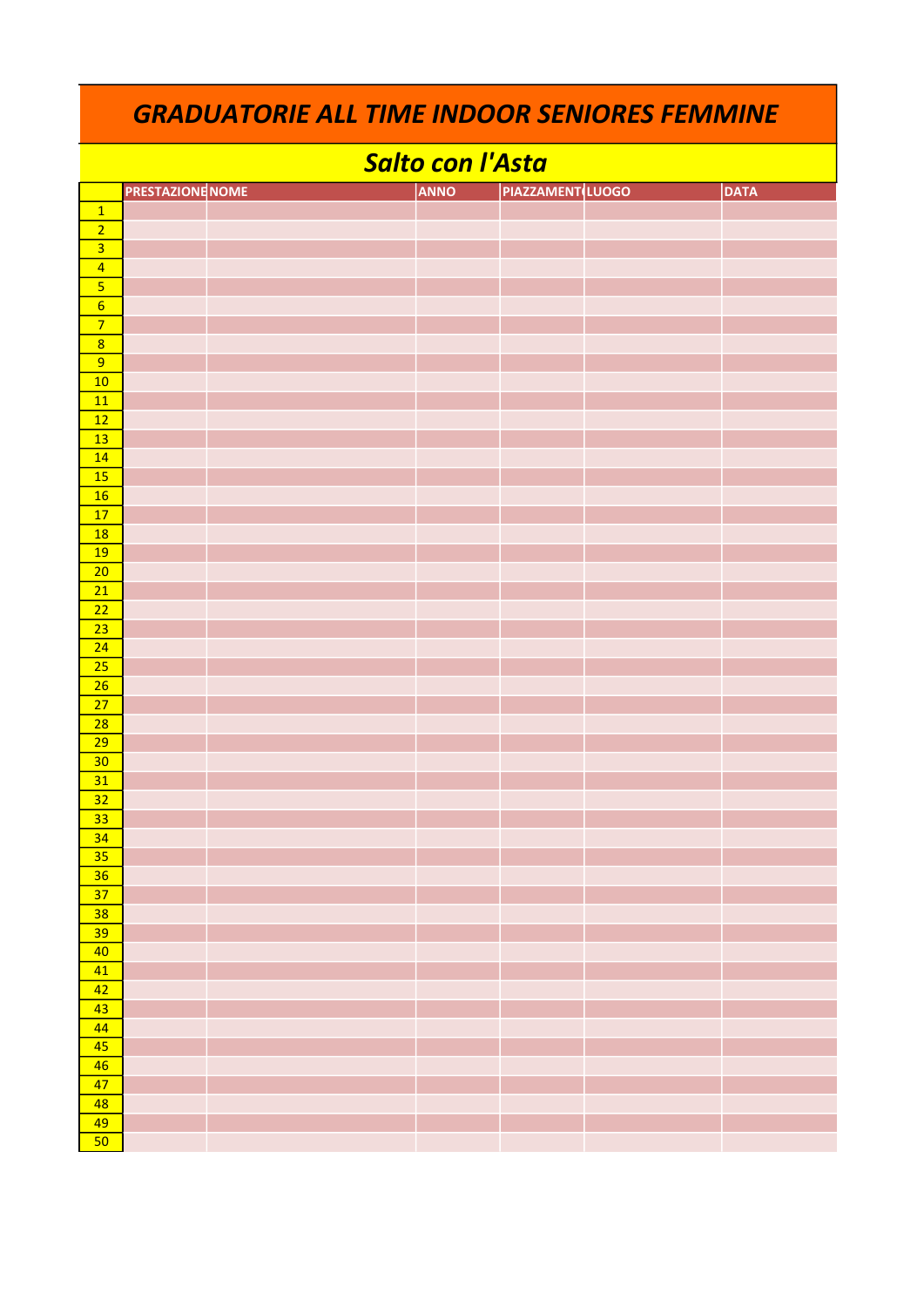|                         | <b>Salto in Lungo</b>   |                          |             |                         |                 |             |  |  |  |  |  |  |
|-------------------------|-------------------------|--------------------------|-------------|-------------------------|-----------------|-------------|--|--|--|--|--|--|
|                         | <b>PRESTAZIONE NOME</b> |                          | <b>ANNO</b> | <b>PIAZZAMENT</b> LUOGO |                 | <b>DATA</b> |  |  |  |  |  |  |
| $\overline{1}$          | 5.65                    | <b>BINDIKU Sophie</b>    |             | 96 1 se-2               | Saronno         | 19/01/2019  |  |  |  |  |  |  |
| $\overline{2}$          | 4.95                    | <b>CARBONERO Camilla</b> |             | 97 12 se-2              | Alzano Lombardo | 19/01/2020  |  |  |  |  |  |  |
| $\overline{\mathbf{3}}$ |                         |                          |             |                         |                 |             |  |  |  |  |  |  |
| $\overline{4}$          |                         |                          |             |                         |                 |             |  |  |  |  |  |  |
| $\overline{\mathbf{5}}$ |                         |                          |             |                         |                 |             |  |  |  |  |  |  |
| $\overline{6}$          |                         |                          |             |                         |                 |             |  |  |  |  |  |  |
| $\overline{7}$          |                         |                          |             |                         |                 |             |  |  |  |  |  |  |
| $\overline{8}$          |                         |                          |             |                         |                 |             |  |  |  |  |  |  |
| $\overline{9}$          |                         |                          |             |                         |                 |             |  |  |  |  |  |  |
| 10                      |                         |                          |             |                         |                 |             |  |  |  |  |  |  |
| 11                      |                         |                          |             |                         |                 |             |  |  |  |  |  |  |
| 12                      |                         |                          |             |                         |                 |             |  |  |  |  |  |  |
| 13                      |                         |                          |             |                         |                 |             |  |  |  |  |  |  |
| 14                      |                         |                          |             |                         |                 |             |  |  |  |  |  |  |
| 15                      |                         |                          |             |                         |                 |             |  |  |  |  |  |  |
| 16                      |                         |                          |             |                         |                 |             |  |  |  |  |  |  |
| $\overline{17}$         |                         |                          |             |                         |                 |             |  |  |  |  |  |  |
| $\overline{18}$         |                         |                          |             |                         |                 |             |  |  |  |  |  |  |
| 19                      |                         |                          |             |                         |                 |             |  |  |  |  |  |  |
| 20                      |                         |                          |             |                         |                 |             |  |  |  |  |  |  |
| $\overline{21}$         |                         |                          |             |                         |                 |             |  |  |  |  |  |  |
| $\overline{22}$         |                         |                          |             |                         |                 |             |  |  |  |  |  |  |
| $\overline{23}$         |                         |                          |             |                         |                 |             |  |  |  |  |  |  |
| 24                      |                         |                          |             |                         |                 |             |  |  |  |  |  |  |
| 25                      |                         |                          |             |                         |                 |             |  |  |  |  |  |  |
| 26                      |                         |                          |             |                         |                 |             |  |  |  |  |  |  |
| 27                      |                         |                          |             |                         |                 |             |  |  |  |  |  |  |
| 28                      |                         |                          |             |                         |                 |             |  |  |  |  |  |  |
| 29<br>30                |                         |                          |             |                         |                 |             |  |  |  |  |  |  |
| 31                      |                         |                          |             |                         |                 |             |  |  |  |  |  |  |
| 32                      |                         |                          |             |                         |                 |             |  |  |  |  |  |  |
| 33                      |                         |                          |             |                         |                 |             |  |  |  |  |  |  |
| 34                      |                         |                          |             |                         |                 |             |  |  |  |  |  |  |
| 35                      |                         |                          |             |                         |                 |             |  |  |  |  |  |  |
| 36                      |                         |                          |             |                         |                 |             |  |  |  |  |  |  |
| 37                      |                         |                          |             |                         |                 |             |  |  |  |  |  |  |
| 38                      |                         |                          |             |                         |                 |             |  |  |  |  |  |  |
| 39                      |                         |                          |             |                         |                 |             |  |  |  |  |  |  |
| 40                      |                         |                          |             |                         |                 |             |  |  |  |  |  |  |
| 41                      |                         |                          |             |                         |                 |             |  |  |  |  |  |  |
| 42                      |                         |                          |             |                         |                 |             |  |  |  |  |  |  |
| 43                      |                         |                          |             |                         |                 |             |  |  |  |  |  |  |
| 44                      |                         |                          |             |                         |                 |             |  |  |  |  |  |  |
| 45                      |                         |                          |             |                         |                 |             |  |  |  |  |  |  |
| 46                      |                         |                          |             |                         |                 |             |  |  |  |  |  |  |
| 47                      |                         |                          |             |                         |                 |             |  |  |  |  |  |  |
| 48                      |                         |                          |             |                         |                 |             |  |  |  |  |  |  |
| 49                      |                         |                          |             |                         |                 |             |  |  |  |  |  |  |
| 50                      |                         |                          |             |                         |                 |             |  |  |  |  |  |  |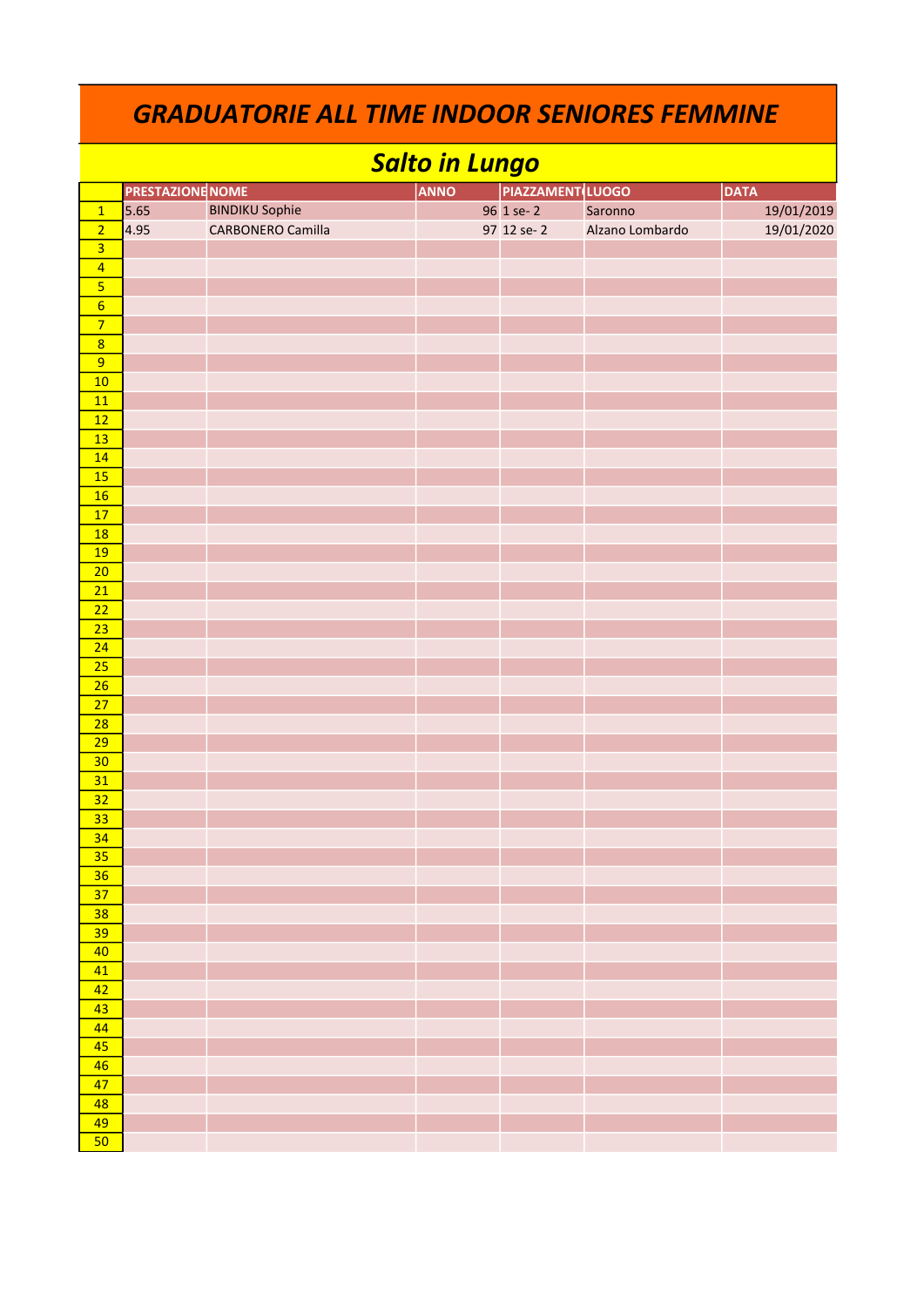| <b>GRADUATORIE ALL TIME INDOOR SENIORES FEMMINE</b> |                         |  |  |  |             |                         |  |             |
|-----------------------------------------------------|-------------------------|--|--|--|-------------|-------------------------|--|-------------|
| Getto del Peso 4kg                                  |                         |  |  |  |             |                         |  |             |
|                                                     | <b>PRESTAZIONE NOME</b> |  |  |  | <b>ANNO</b> | <b>PIAZZAMENT</b> LUOGO |  | <b>DATA</b> |
| $\overline{1}$                                      |                         |  |  |  |             |                         |  |             |
| $\overline{2}$                                      |                         |  |  |  |             |                         |  |             |
| $\overline{\overline{\mathbf{3}}}$                  |                         |  |  |  |             |                         |  |             |
| $\overline{4}$                                      |                         |  |  |  |             |                         |  |             |
|                                                     |                         |  |  |  |             |                         |  |             |
| $\overline{6}$                                      |                         |  |  |  |             |                         |  |             |
| $\overline{7}$                                      |                         |  |  |  |             |                         |  |             |
| $\overline{8}$                                      |                         |  |  |  |             |                         |  |             |
| 9                                                   |                         |  |  |  |             |                         |  |             |
| 10                                                  |                         |  |  |  |             |                         |  |             |
| 11                                                  |                         |  |  |  |             |                         |  |             |
| 12                                                  |                         |  |  |  |             |                         |  |             |
| 13                                                  |                         |  |  |  |             |                         |  |             |
| 14<br><b>15</b>                                     |                         |  |  |  |             |                         |  |             |
| 16                                                  |                         |  |  |  |             |                         |  |             |
| 17                                                  |                         |  |  |  |             |                         |  |             |
| 18                                                  |                         |  |  |  |             |                         |  |             |
| 19                                                  |                         |  |  |  |             |                         |  |             |
| 20                                                  |                         |  |  |  |             |                         |  |             |
| 21                                                  |                         |  |  |  |             |                         |  |             |
| 22                                                  |                         |  |  |  |             |                         |  |             |
| 23                                                  |                         |  |  |  |             |                         |  |             |
| 24                                                  |                         |  |  |  |             |                         |  |             |
| 25                                                  |                         |  |  |  |             |                         |  |             |
| 26                                                  |                         |  |  |  |             |                         |  |             |
| 27                                                  |                         |  |  |  |             |                         |  |             |
| 28                                                  |                         |  |  |  |             |                         |  |             |
| 29                                                  |                         |  |  |  |             |                         |  |             |
| 30                                                  |                         |  |  |  |             |                         |  |             |
| 31                                                  |                         |  |  |  |             |                         |  |             |
| 32                                                  |                         |  |  |  |             |                         |  |             |
| 33<br>34                                            |                         |  |  |  |             |                         |  |             |
| 35                                                  |                         |  |  |  |             |                         |  |             |
| 36                                                  |                         |  |  |  |             |                         |  |             |
| 37                                                  |                         |  |  |  |             |                         |  |             |
| 38                                                  |                         |  |  |  |             |                         |  |             |
| 39                                                  |                         |  |  |  |             |                         |  |             |
| 40                                                  |                         |  |  |  |             |                         |  |             |
| 41                                                  |                         |  |  |  |             |                         |  |             |
| 42                                                  |                         |  |  |  |             |                         |  |             |
| 43                                                  |                         |  |  |  |             |                         |  |             |
| 44                                                  |                         |  |  |  |             |                         |  |             |
| 45                                                  |                         |  |  |  |             |                         |  |             |
| 46                                                  |                         |  |  |  |             |                         |  |             |
| 47                                                  |                         |  |  |  |             |                         |  |             |
| 48                                                  |                         |  |  |  |             |                         |  |             |
| 49                                                  |                         |  |  |  |             |                         |  |             |
| 50                                                  |                         |  |  |  |             |                         |  |             |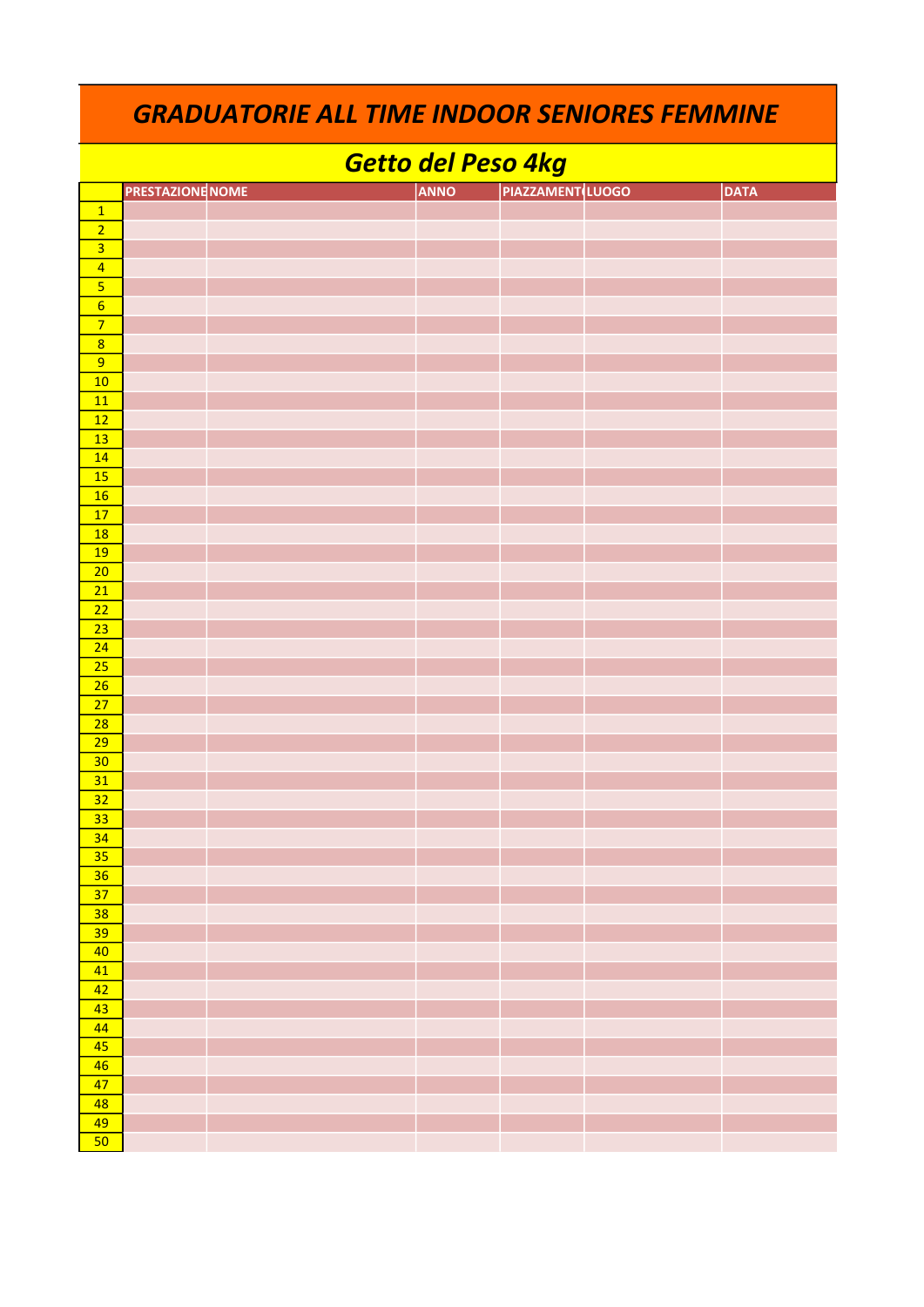| <b>GRADUATORIE ALL TIME INDOOR SENIORES FEMMINE</b> |                         |  |  |             |                         |  |             |  |
|-----------------------------------------------------|-------------------------|--|--|-------------|-------------------------|--|-------------|--|
| <b>Salto Triplo</b>                                 |                         |  |  |             |                         |  |             |  |
|                                                     | <b>PRESTAZIONE NOME</b> |  |  | <b>ANNO</b> | <b>PIAZZAMENT LUOGO</b> |  | <b>DATA</b> |  |
| $\overline{1}$                                      |                         |  |  |             |                         |  |             |  |
| $\overline{2}$                                      |                         |  |  |             |                         |  |             |  |
| $\overline{\mathbf{3}}$                             |                         |  |  |             |                         |  |             |  |
| $\overline{4}$                                      |                         |  |  |             |                         |  |             |  |
| $\overline{\mathbf{5}}$                             |                         |  |  |             |                         |  |             |  |
| $\overline{6}$                                      |                         |  |  |             |                         |  |             |  |
| $\overline{7}$                                      |                         |  |  |             |                         |  |             |  |
| $\overline{8}$                                      |                         |  |  |             |                         |  |             |  |
| 9                                                   |                         |  |  |             |                         |  |             |  |
| 10                                                  |                         |  |  |             |                         |  |             |  |
| 11                                                  |                         |  |  |             |                         |  |             |  |
| 12                                                  |                         |  |  |             |                         |  |             |  |
| 13                                                  |                         |  |  |             |                         |  |             |  |
| 14                                                  |                         |  |  |             |                         |  |             |  |
| 15<br>16                                            |                         |  |  |             |                         |  |             |  |
| 17                                                  |                         |  |  |             |                         |  |             |  |
| 18                                                  |                         |  |  |             |                         |  |             |  |
| 19                                                  |                         |  |  |             |                         |  |             |  |
| 20                                                  |                         |  |  |             |                         |  |             |  |
| 21                                                  |                         |  |  |             |                         |  |             |  |
| 22                                                  |                         |  |  |             |                         |  |             |  |
| 23                                                  |                         |  |  |             |                         |  |             |  |
| $\overline{24}$                                     |                         |  |  |             |                         |  |             |  |
| 25                                                  |                         |  |  |             |                         |  |             |  |
| 26                                                  |                         |  |  |             |                         |  |             |  |
| 27                                                  |                         |  |  |             |                         |  |             |  |
| 28                                                  |                         |  |  |             |                         |  |             |  |
| 29                                                  |                         |  |  |             |                         |  |             |  |
| 30 <sub>o</sub>                                     |                         |  |  |             |                         |  |             |  |
| 31<br>32                                            |                         |  |  |             |                         |  |             |  |
| 33                                                  |                         |  |  |             |                         |  |             |  |
| 34                                                  |                         |  |  |             |                         |  |             |  |
| 35                                                  |                         |  |  |             |                         |  |             |  |
| 36                                                  |                         |  |  |             |                         |  |             |  |
| 37                                                  |                         |  |  |             |                         |  |             |  |
| 38                                                  |                         |  |  |             |                         |  |             |  |
| 39                                                  |                         |  |  |             |                         |  |             |  |
| 40                                                  |                         |  |  |             |                         |  |             |  |
| 41                                                  |                         |  |  |             |                         |  |             |  |
| 42                                                  |                         |  |  |             |                         |  |             |  |
| 43                                                  |                         |  |  |             |                         |  |             |  |
| 44                                                  |                         |  |  |             |                         |  |             |  |
| 45                                                  |                         |  |  |             |                         |  |             |  |
| 46<br>47                                            |                         |  |  |             |                         |  |             |  |
| 48                                                  |                         |  |  |             |                         |  |             |  |
| 49                                                  |                         |  |  |             |                         |  |             |  |
| 50                                                  |                         |  |  |             |                         |  |             |  |
|                                                     |                         |  |  |             |                         |  |             |  |